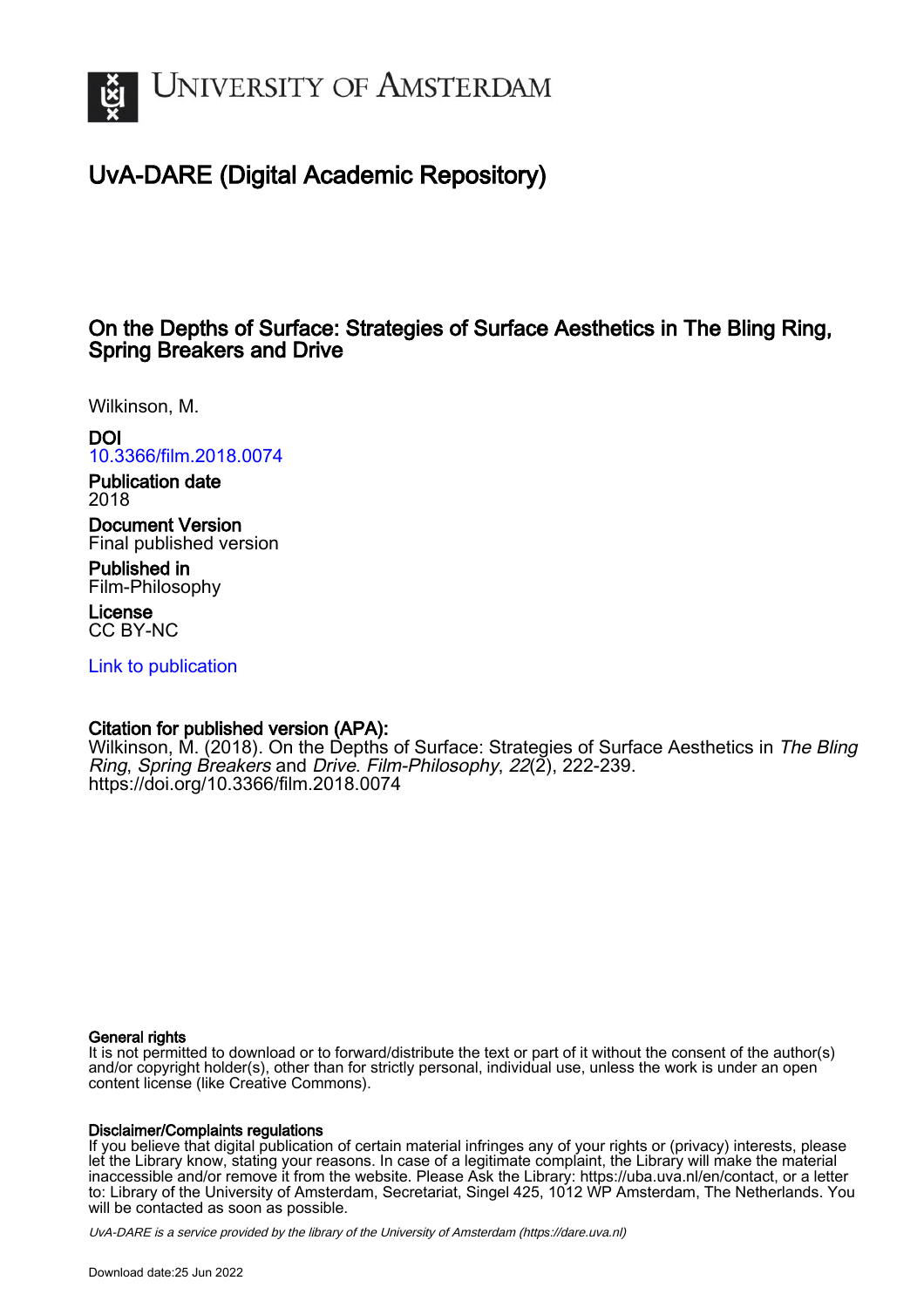# On the Depths of Surface: Strategies of Surface Aesthetics in The Bling Ring, Spring Breakers and Drive

Maryn Wilkinson, University of Amsterdam (M.C.Wilkinson@uva.nl)

#### Abstract:

The films The Bling Ring (Sofia Coppola, 2013), Spring Breakers (Harmony Korine, 2012), and Drive (Nicolas Winding Refn, 2011), were all dismissed for their depthlessness. This article argues that we need to explore the depths and variety of their engagement with surface in order to fully appreciate what these films are trying to say. The article proposes that these films in fact employ three different " strategies " of surface engagement, in and through their aesthetics; The Bling Ring relies on a sense of " skimming", Spring Breakers engages ideas of " drifting", while Drive promotes a sense of "gliding" or "coasting". Analysis of these strategies of surface aesthetics reveals that the films make dialectic categories of depth and surface, sign and meaning, form and content, indistinguishable, and it is precisely in doing so that they offer complex critique on the crimes they display, and the state of our current hyper-mediated and networked world. These films are not only about the stories they tell but about how the very function that the films themselves perform is intricately intertwined with those stories. This makes the films self-reflexive and postmodern, but it also shows that surface itself, in the cinema, cannot and should not be dismissed as a monolithic, indeterminate nothing. The article argues that we must analyse and engage the depths of surface if we want to understand meaning in cinema today.

Keywords: Style; aesthetics; surface; Korine; Coppola; Refn

Film-Philosophy 22.2 (2018): 222–239

DOI: 10.3366/film.2018.0074

*f* Maryn Wilkinson. This article is published as Open Access under the terms of the Creative Commons Attribution-NonCommercial Licence

(http://www.creativecommons.org/licenses/by-nc/3.0/) which permits non-commercial use, distribution and reproduction provided the original work is cited. For commercial re-use, please refer to our website at: www.euppublishing.com/customer-services/ authors/permissions.

www.euppublishing.com/film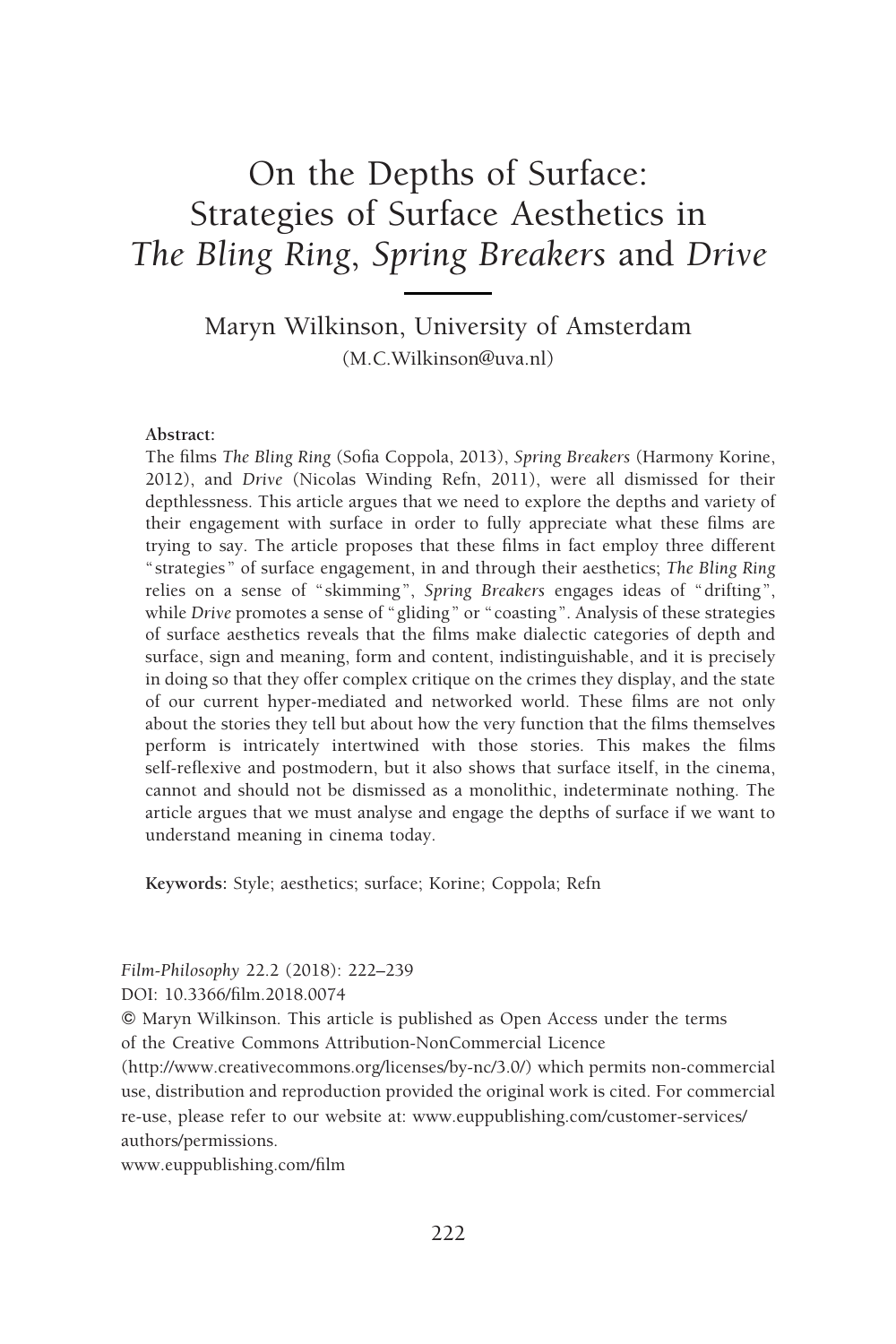[W]hen I look at The Big Blue, I do not see the sea, I see an advertisement concept of the sea that has definitively replaced the sea.

–Serge Daney (1993, p. 293)

In the early 2010s, three new films addressing crime in contemporary America were critiqued for their apparent "depthlessness".<sup>1</sup> Richard Corliss called Harmony Korine's Spring Breakers (2012) "all surface and sham" (Corliss, 2013), Jeffrey Lyles said Sofia Coppola's The Bling Ring (2013) was "a film as vapid and empty as its subjects and inspiration" (Lyles, 2012), while Will Leitch wrote of Nicolas Winding Refn's Drive (2011): "None of these characters add up to much: They are almost entirely all pose […].[Winding Refn is] just having fun and showing off [...]. There's nothing behind the curtain." (Leitch, 2011).<sup>2</sup> The critics seemed preoccupied by the shallowness of the films, by their "lack of content", their superficiality, and long for a meaning that supposedly resides underneath the surface, in the depths of content. Depthlessness, it would seem, is still considered, instinctively, the corollary of vacuity, and these postmodern films, for all their emphasis on style, surface and self-reflexivity, thus become emblematic of the failure of the project of postmodernism (see Jameson [1991], Hutcheon [1988], and so on) to undo that very supposition.

In this article, I analyse the surface aesthetics in The Bling Ring, Spring Breakers, and Drive, and argue that it is only by understanding the depths and variety of their engagement with surface that we can fully appreciate what these films are trying to say; about America, about crime, and about how we currently engage with media and film itself, in these hyper-consumerist, hyper-material, hyper-real times. $3$  I propose that even though the three films are similar in many ways, they in fact employ three different "strategies" of surface engagement, of ideas about surface, in and through their aesthetics. The Bling Ring relies on a sense of "skimming" (as though one were flipping casually through the pages of a magazine),

<sup>1.</sup> The author wishes to express her sincere thanks to the reviewers and the editors, and to her colleagues Eva Sancho-Rodriguez and Blandine Joret (who referenced Daney in her PhD thesis) for their kind, generous and incredibly valuable input.

<sup>2.</sup> This indicates but a few voices among many other reviews that followed a similar vein. See also for instance the reviews of John Hank (Spring Breakers), Jeff Beck (The Bling Ring), Tom Huddleston and Anthony Lane (Drive), all accessible through www.rottentomatoes.com.

<sup>3.</sup> Please note this article builds on (and occasionally repeats) select observations and arguments made by the author in a different article that looked at leisure and crime in Spring Breakers and The Bling Ring, and analysed these two films from a political, Marxist/feminist perspective. See Wilkinson (2017).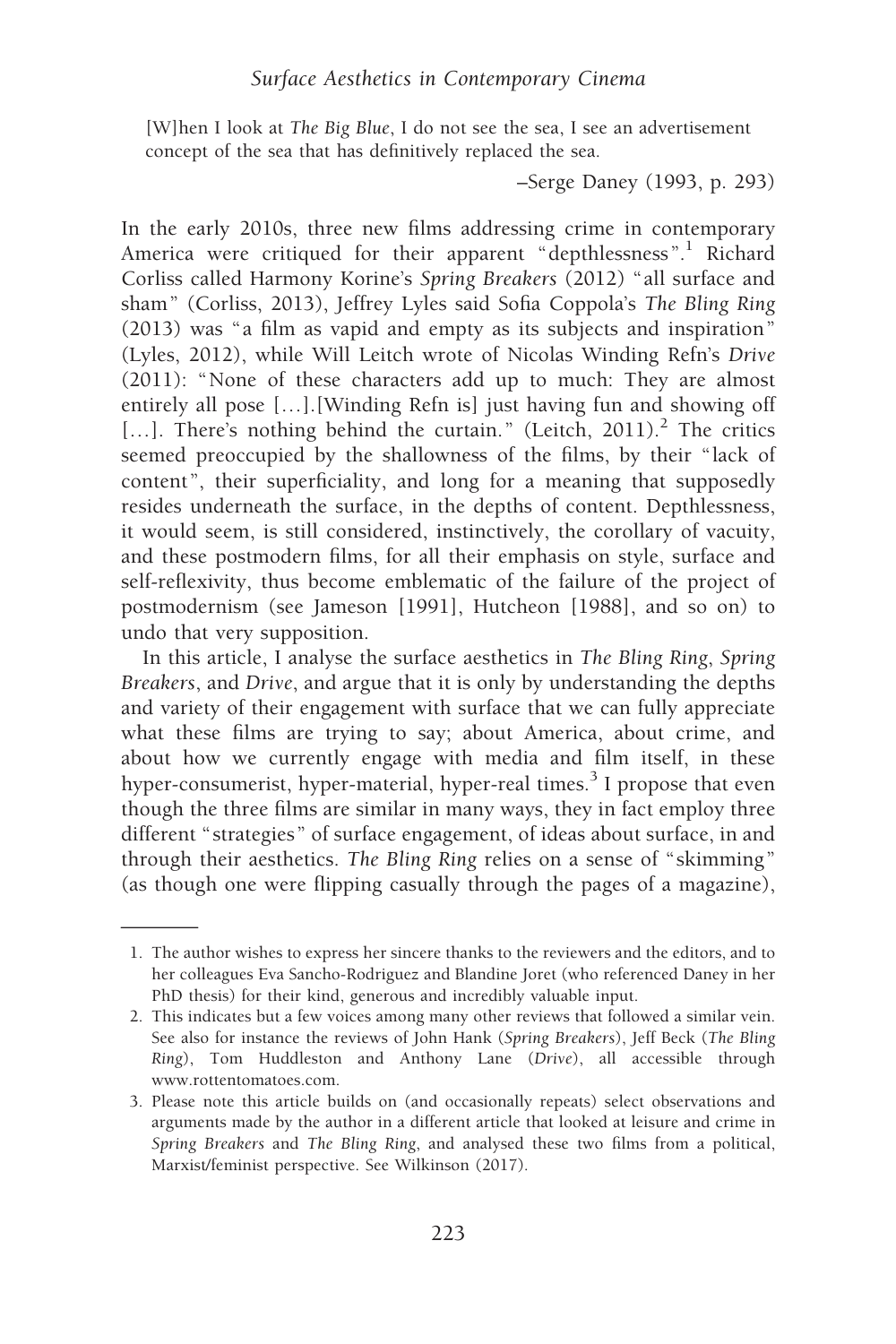Spring Breakers engages aesthetics of "drifting" (a more organic, floating, semi-immersed act that can move aimlessly and unpredictably in any direction), while Drive promotes a sense of "gliding" or "coasting" (the specific movement of a car when the clutch is released and it glides on at speed in a neutral state – a harder, more linear and directional movement, yet propelled without the thrusting, controlled power of a motor driving it forward). At stake here is front and foremost the aesthetic choices and textures of the films; how, where and why do they place such an emphasis on surface, and why is this important?

I propose that the very point of the strategies of surface aesthetics in these three films is to make dialectic categories of depth and surface, sign and meaning, form and content, indistinguishable, and that in doing so, they offer complex critique of the crime on display and the state of our current hyper-mediated and networked world. In addition, it is my intention here to challenge the sense of "surface" in cinema as a monolithic, undifferentiated aesthetic nothing, and rather to unpack and complicate the notion of surface by suggesting that there are multiple ways of shaping and engaging it in film<sup>4</sup>. Under three different subheadings I analyse how The Bling Ring, Spring Breakers and Drive engage senses of skimming, drifting and gliding/coasting respectively, while also pointing towards the similarities and differences in their film style. Within their distinct "surface engagement" approaches, all three films present distinct colour schemes and limited palettes, have electronic music and dialogue loops on the soundtracks, employ various image formats, stocks and speeds of editing, play with notions of "performance", appropriation and circulation, and impose a certain "matter-of-fact" lack of ethical judgment, or detachment, on the criminal actions of their protagonists. All of this ultimately, I argue, makes the films inherently self-reflexive and postmodern; these films are not only about the stories they tell but also about how the very function that the films themselves perform is intricately intertwined with those stories. Yet these films push their own critical (self-)reflexivity so far that the boundaries between surface and depth, between style and substance, form and content, become obsolete. In a way, these films can perhaps best be understood as interfaces; they use the "depths of their surface" to invoke an affective engagement with the film-on-screen, whereby the surface itself becomes a connective, sticky

<sup>4.</sup> Please note I wish to analyse surface strategies here within the confines of the debates around postmodernism, cinema, style/aesthetics and meaning. For an alternative reading of surface, as an affective, haptic, Deleuzian texture in the cinema, see for instance the inspiring work of Giuliana Bruno (2014).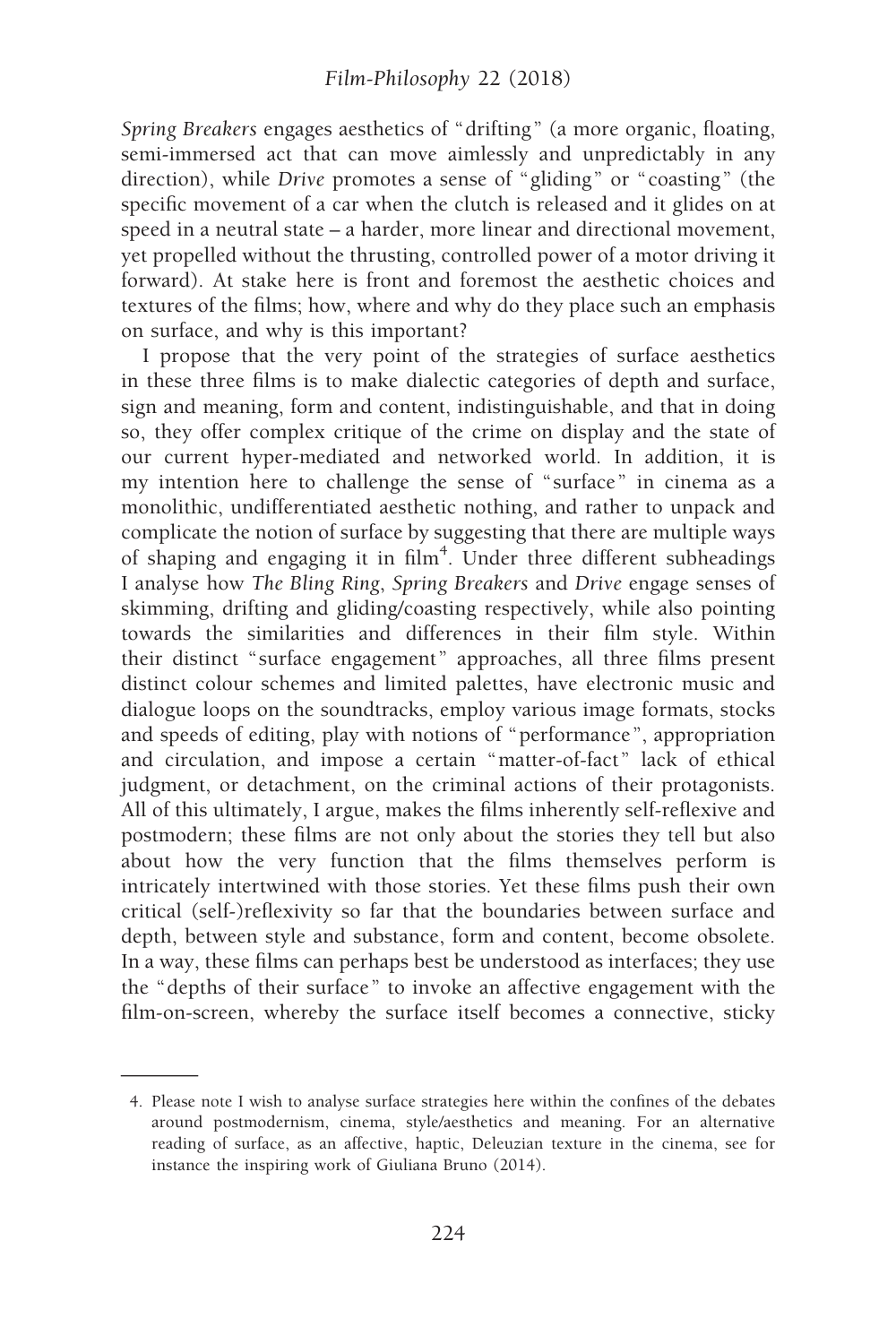force that drives and shapes the films' meaning – and that precisely seems to be the point.

In the quote taken from his discussion of Luc Besson's highly aestheticized The Big Blue (1988), Serge Daney suggests that when we look at the sea on screen, it is possible to see the sea (or the advertisement concept of the sea). The surface of the sea, the appearance of the sea, he seems to propose, is one with the idea of what the sea entails: it is one with its form, with its matter, with what it is – in the same way that the glimmering surface of water in a swimming pool indicates the nature of the pool itself as well (and, for example, its being distinct from the sea). The surface is not flat, shallow or superficial. Engaging the surface in all its richness and complexity is to engage the very thing itself. Let us look at the different ways in which these three films do so.

### Skimming (The Bling Ring)

Sofia Coppola's The Bling Ring tells the story of the real-life band of teenagers who robbed celebrities' houses in Beverly Hills in 2008–2009. The crimes were covered extensively in the media at the time; a Vanity Fair article famously inspired Coppola to make this film about the topic. The film introduces us to a group of bored, privileged Los Angeles high school girls, Rebecca (Katie Chang), Chloe (Claire Julien), Nicki (Emma Watson) and Sam (Taissa Farmiga), who eagerly "adopt" the gay new kid, Marc (Israel Broussard), into their popular clique. A shared love of fashion and celebrities soon evolves into an exclusive friendship, when Rebecca suggests she and Marc should "check" unlocked cars and houses in their neighbourhood for money, drugs and other goods. Upon discovering they can use their celebrity gossip knowledge to find out where celebrities live and when they are out of town, the group begins to "hang out" at It-girl Paris Hilton's house while she is away, taking clothes and valuables with them to show off at parties, in clubs, and on their social media accounts. The group continues to burglar their favourite celebrities' houses in LA, taking valuables and personal effects, until the media and police finally catch up with them and they are arrested. After a trial that is extensively covered by the media, some of the group are sent to jail. Their friendships evaporate, evidenced by their "unfriended" status on social media. Nicki, meanwhile, is shown to turn the media attention to her benefit, as she becomes a celebrity herself.

The surface aesthetics of The Bling Ring can best be read in terms of acts of " skimming". Skimming the pages of a magazine infers a quick and hasty "surface" browse, where information or input is swiped through in hastened, unfocused and semi-distracted flanerie. Skimming relies on a sense of surface in that it merely engages a temporary, fleeting, bouncy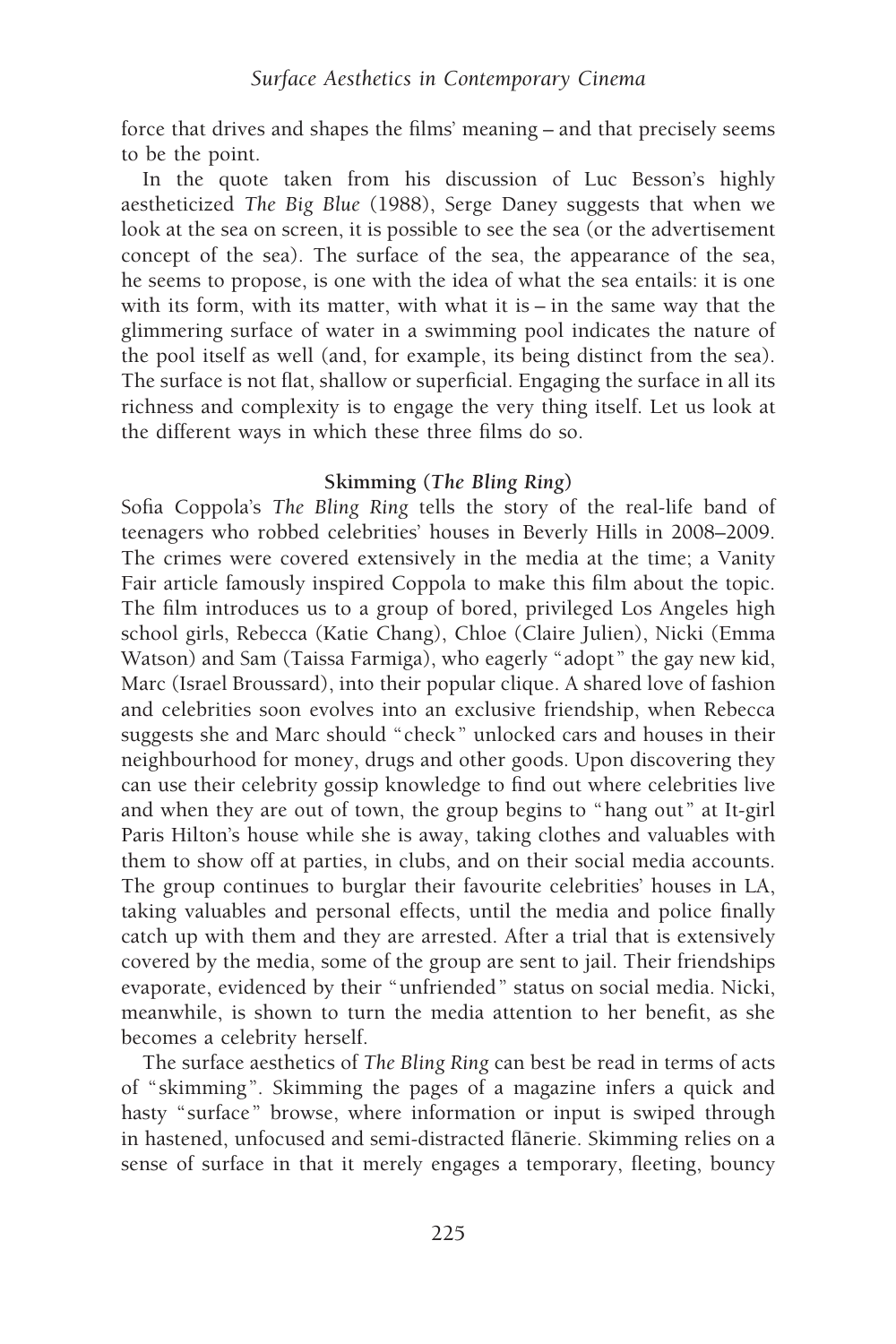(first) impression of that which resides on the surface, or on the "face of it". One may skim a magazine, a catalogue, internet search results, or the news, to just get the gist of it, to get the headlines. It is purely the act of looking for potential access points within the surface – not the focused reading that might follow later or any other in-depth engagement with what potentially does or does not lie underneath. Skimming is about a swift surface engagement with the "first look of things".

The aesthetics of the opening of the film present this idea of skimming by its quick succession of different visual styles. The film opens with a shot from the perspective of a sepia-toned night security camera image – surveillance footage that shows a group of teenagers (their clothes and posture clue us in to their age) as they jump a fence and walk onto private property. The static surveillance camera barely " skims" its targeted vista for points of light and dark in the night, allowing us only to vaguely infer what is going on. It plays with what we are seeing and hearing. From this grainy perspective, the round post light doubles as a full moon, while the sounds of crickets chirping in the silent night seemingly suggest a calm and natural environment. The emphasis on the potential discrepancies of what things "look like" is set from the beginning. Within this shot, the group of teenagers appear only as dark silhouettes, as shadowy avatars, coming in from the edge of the frame, from out of nowhere, in this assumedly affluent neighbourhood.

The film then cuts to a handheld colour-film camera that takes on the point-of-view of someone in the group walking onto the property. Suddenly the viewer is one of the gang, one amidst the bodies all hooded and unidentifiable from behind, as they walk past a shimmering swimming pool and approach the glass façade of an expensive-looking house (the shiny appeal of these set elements draw the eyes briefly to their surface and quickly onward, while the play with exterior/interior "access" here becomes about surface transgression, rather than the layering of content). The second attempt to open a sliding glass door (again, a significant element; it slides rather than opens, and never concealed to begin with) proves successful, and as the camera point-of-view follows the group into the house, the soundtrack breaks into a loud, repetitive, upbeat electronic guitar riff. One of the girls turns around to face the camera in a dim pool of light, and says smilingly: "Let's go shopping!", before opening a cupboard to reveal the edges of fur coats hanging inside. In another " slide along the surface" transgression, the house becomes a mall. As the music swells with added instrumentation, the camera cuts into a montage sequence of sorts that recalls the opening of 1980s teen film Valley Girl (Coolidge, 1983); a rapid "pop" succession of quick-fire glossy shots of clothes, bags, jewellery and underwear, exposed by hands opening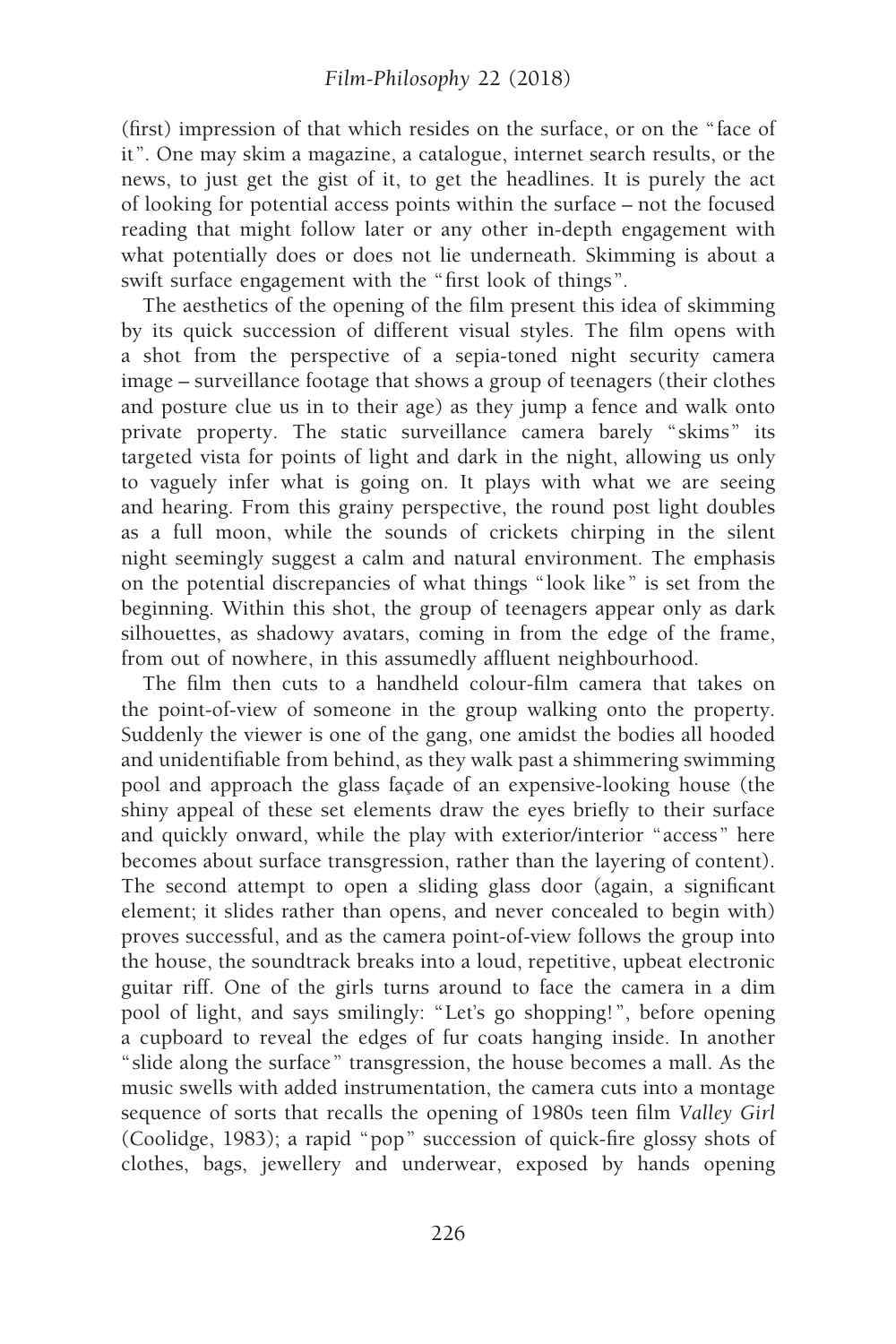drawers, picking up items and stuffing them into bags – or simply on display for the camera in well-lit "glamour" photography (overhead or head-on shots of rows of commodities in symmetrical composition). The montage sequence is now the film's title sequence. Bright, large, yellow letters spelling out 'The Bling Ring ' splatter briefly across the screen, on top of an aerial shot of LA at night, before the names of the film's cast and crew run across more rows of shoes and close-ups of luxury items. This is intercut with shots of the teenage characters filmed by media crews in the street, or trying on items, with social media pictures of them wearing those same items, footage of celebrities posing at red carpet appearances, a return to the surveillance camera (but now from a slightly different angle, and showing the teenagers in green – as opposed to sepia – as they leave the house with goods in hand to drive off), and then a close-up of jewellery on display with a notice of "evidence" next to it, seemingly part of a later police examination.

All of this happens within the first two minutes of the film and before the actual story of the film "begins". This opening sequence exposes the viewer to a wide range of different visual styles and formats that follow one another in quick succession (from static surveillance footage to handheld point-of-view, from glamorous commodity photography to Facebook pages, red carpet footage, and so on) that all engage ideas of emulation. Here, we are skimming through a mediated landscape, swiping through an endless range of different image formats all notably or potentially artificial – or in any case no longer strictly, logically, indexical – none of which are necessarily connected to the main story (the red carpet footage especially). As we skim from visual to visual, from page to page, from format of mediation to format of mediation, we only briefly touch upon any particular surface before quickly moving on. The fleeting nature of our engagement with what we are seeing seems precisely the point. This is not about a layering of images to create depth; rather, it is about imploring our affective engagement with the screen to move through this landscape frenetically, continuously, horizontally. We are just skimming the surface, and it is this movement, this action, that matters here.

The strategy of surface " skimming" both evokes and performs the casual consumption/conglomeration of multiple (simulated) media forms, and this continues throughout the film. The interiors of the teenagers' homes are presented in limited palettes of beiges, pastels and whites – as though they came directly from glossy interior design magazines or catalogues (Ikea, Habitat and Pottery Barn come to mind). As characters discuss their vision boards during their home-school sessions, or try on a range of items in a shopping sequence, or flip through the pages of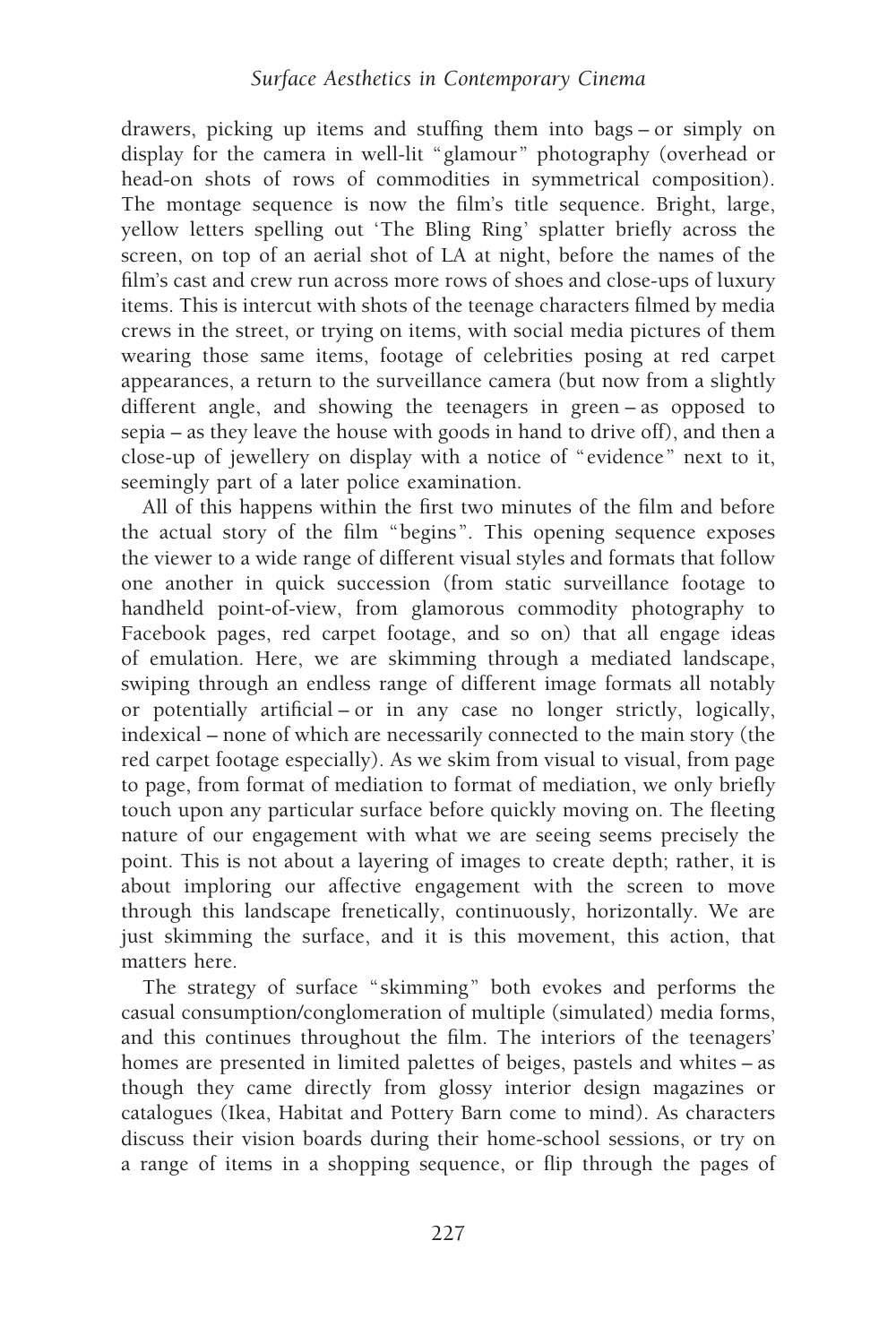a fashion magazine, or browse the gossip pages online on screen, the film itself takes on those formats, simulating fashion vlogs, music videos, advertisements, and/or in its references to other teen films and teen TV. The film inserts shots of (real) TMZ-footage, black-and-white Skype-style images from laptop camera's, flashing red carpet slide shows, news footage and security cameras, phone-camera footage, and full screen stills of social media pages – transforming the surface of the film itself into a television, phone or computer screen. The fleeting access that skimming media entails becomes part and parcel of the narration here. What is inside or outside the diegesis (and what is " real" or not), what is of surface and image, or within and underneath, of subjective perception or objective truth, can no longer be separated; moreover, the separation here no longer matters. The Bling Ring itself performs a skimming of networked media, and as such constantly thrusts its own performance (as a fleeting, mediated commodity itself – a commercial retelling of these events) back to the surface; the film becomes about the swiping consumption of the tale, the skimming of it, and about the indistinguishable role the film plays within the media circus. Is the film the result (a victim?), or an active perpetrator here? Perhaps that too no longer matters, and perhaps that too is precisely the point.

The aesthetic surface strategy of skimming is intricately interlaced with the criminal skimming of "surplus", excess(-ive) goods in the story of the film. Brand names proudly, fleetingly circulate in the dialogue ("Look at all the Louboutins! Chanel! It's Hervé Leger! They're Rolexes! It's a Birkin! That's sooo cute!"), as the girls try on and "perform" one commodity after the other, one image after the next. They slip in and out of personas and places (including celebrities houses), as though their acts of skimming simply allow them to insert themselves anywhere. Meanwhile, the commodities themselves are merely " skimmed" for their image too; here, they are mere props in a mediated world of consumption that requires nothing more of them than that. The material functions of the commodities carry no weight; they are transitory, symbolic, and performative – as image driven as the teenagers themselves – and the film uses them all in the same way. The constant listing of brands emulates, mocks and "performs" product placement, advertisement-style, whilst the changeability of the girls' performance too is both highlighted and exploited. The film ultimately situates both the teenagers within it and the film itself as active producers and consumers of a mass mediated, hyper-consumerist North American culture. Again, where one ends and the other begins no longer matters – the surface aesthetic becomes a slippery "skim-able" Möbius strip where there is no (clear) beginning or end, no (clear) lineage of accountability or culpability. The act of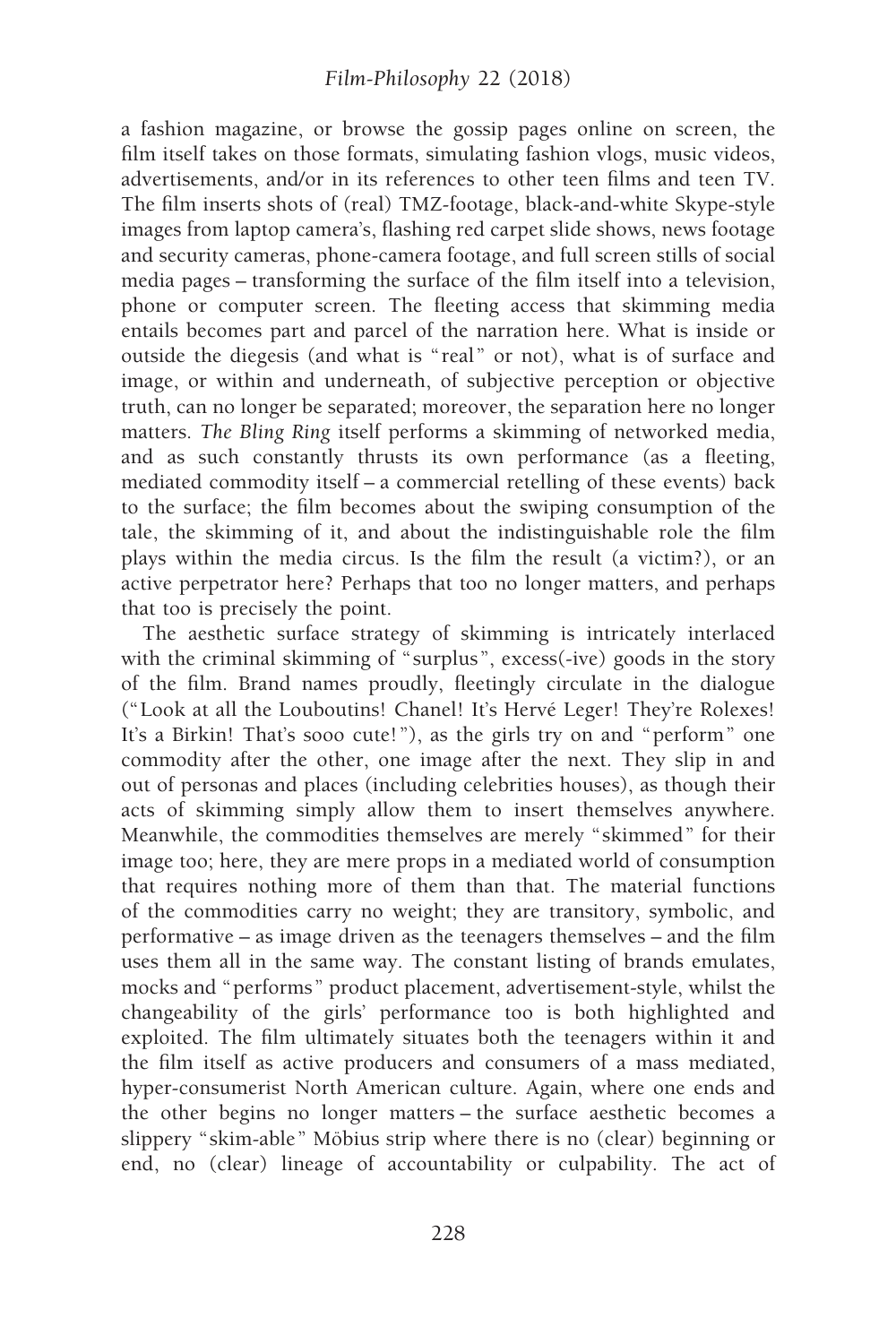skimming, of continuous fleeting consumption (of celebrity, immaterial and material commodities), engaged by and through the media – of which the film itself is a part – is exactly what the film is, what it performs, and what it is about.

### Drifting: Spring Breakers

In Harmony Korine's Spring Breakers, we meet four lower middle-class girls, Faith (Selena Gomez), Candy (Vanessa Hudgens), Brit (Ashley Benson) and Cotty (Rachel Korine), as they study at college. The group of friends bemoan their " trapped" state: "We really need to get out of here," "We've been stuck here too long," "[We] need to see something different," they say, voicing their desire to go to Florida for "Spring Break" (a raucous American college tradition that is introduced during the opening credits for all the carnivalesque "Girls Gone Wild" debauchery it has become associated with in popular media). When their collective funds fall short, three of the girls come up with a quick fix for their plight: they rob a Chicken Shack fast food restaurant with a hammer and squirt guns. Once in Florida, the girls enjoy beach time, drink, take drugs, and party, vowing to keep the fun going with the mantra: "Spring Break Forever." After a local rapper and gangster, Alien (James Franco), bails them out of a situational drug-arrest, the girls join his gang, and two of them take on sexual relations with him. As their situation becomes increasingly uneasy and begins to escalate, Faith returns home. After being injured in a drive-by shooting by a rival drug dealer, Cotty too leaves. In revenge for Cotty's shooting, Alien, Candy and Brit decide to murder the rival gang. As they arrive by boat at the gang's compound, Alien is shot dead. The two remaining girls retaliate by massacring everyone on the compound before driving away in the rival drug lord's car.

The surface aesthetics of Spring Breakers can best be defined in terms of drifting. Drifting commonly refers to the experience of an object being carried along by a body of air or water. There is an ethereal quality to  $it - a$ sense of elusiveness – because it is guided by morphing forces that are unpredictable, and not under (human) control. It is a more organic, fluid motion, and inherently transgressive; the act of drifting opposes solid structure, and that which is set and controlled. It engages the idea of surface in that it often relies on a suspension of some kind "on the surface"; it requires a (partial) surrendered immersion of sorts, in order to let the drifting force take you elsewhere (particularly when drifting by floating, where one is suspended on the surface of water, partly submerged, partly on top). It is generally a horizontal movement, but quite unpredictable in its direction; one may well just be "bobbing along",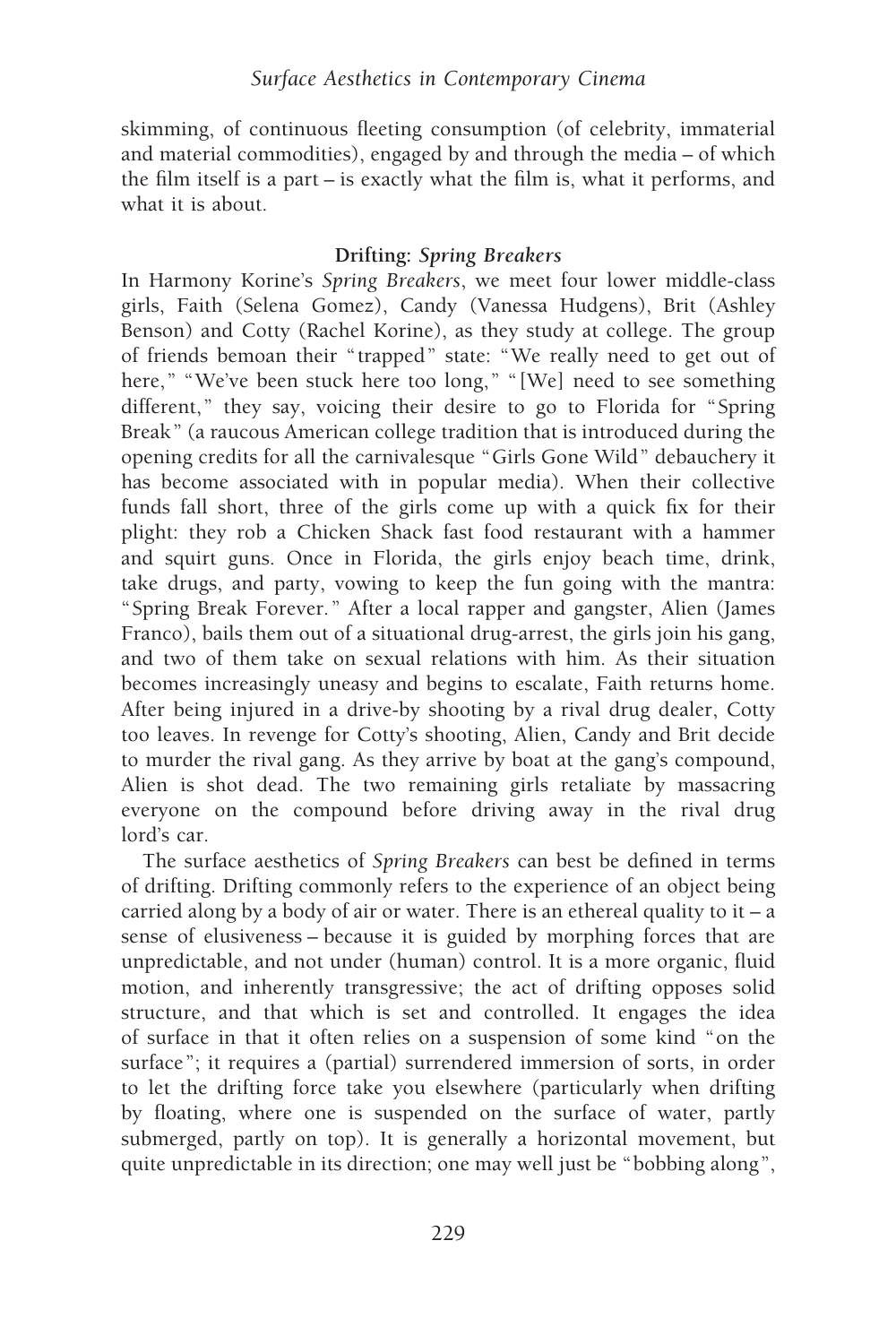or remain in place for a bit. On top of that, drifting is often associated with dreamlike reverie; one finds one's thoughts "drifting off" when daydreaming, or slowly falling asleep. Drifting is about being in an in-between like state – in limbo, motionless but moving, wherever the drift will take you.

The opening of Spring Breakers introduces us straight away to the idea of drifting. It engages a range of "forces" that circulate in contemporary (American) popular culture, and shows them not in any clear, cohesive (chronological) order, but rather through drifting, affective sensations: in flickers, whiffs and waves – each moving at their own speed and direction. The opening credits present intensely bright coloured letters on black, as though taken from a neon sign at night. The letters are constructed of other images; dolphins, parrots, butterflies, palm trees, waves bursting out in swooshes. They flicker on and off as different sets of names and credits follow one another in quick succession – it is equal parts advertising, tropical holiday, cocktail bar, and gaudy Vegas sign. The loud electronic pop music on the soundtrack bridges a sudden cut to a slow motion sideward track of bikinied bodies partying on a beach. The camera prioritizes the bodies and their actions along the surface of the beachfront, leaving the faces and identities of the youngsters on screen relatively anonymous. The colours and details, like the neon letters on black before it, are crisp, intense and bright, with an almost surreal quality (the intensely saturated cinematography is reminiscent of the photographs of Martin Parr). The camera is constantly moving, but the slow motion makes the shots look and feel more like "moving stills". By cutting between details without a clear establishing shot (the film rejects Classical Hollywood continuity throughout), and taking on different directions of movement and speeds of motion with the camera, the actions we see are not placed in any clear linear progression, but instead come together as though in a dream (or nightmare?); harshly, illogically, yet they are sensual and connected. As the electronic sounds on the soundtrack slowly begin to warp and distort, the beach party scenes too take on an increasingly "dirty" tone; shaking naked breasts are now doused in beer, beer cups look like bongs, shots of female bodies become pornographic, as girls suck suggestively on ice lollies, and so on. The beach scenes have transformed into " the worst of MTV"; an indulgent delirium of excessive debauchery. All of a sudden, the sound of a cocking gun accompanies a cut to a red filtered interior of a small group of college students watching My Little Pony on a television, while lounging on sofas and taking drugs. Again, there is no clear establishing shot or obvious connection with the previous scene; the viewer has to piece together a range of close-ups to get a sense of the space and action. The smoke from the bong onscreen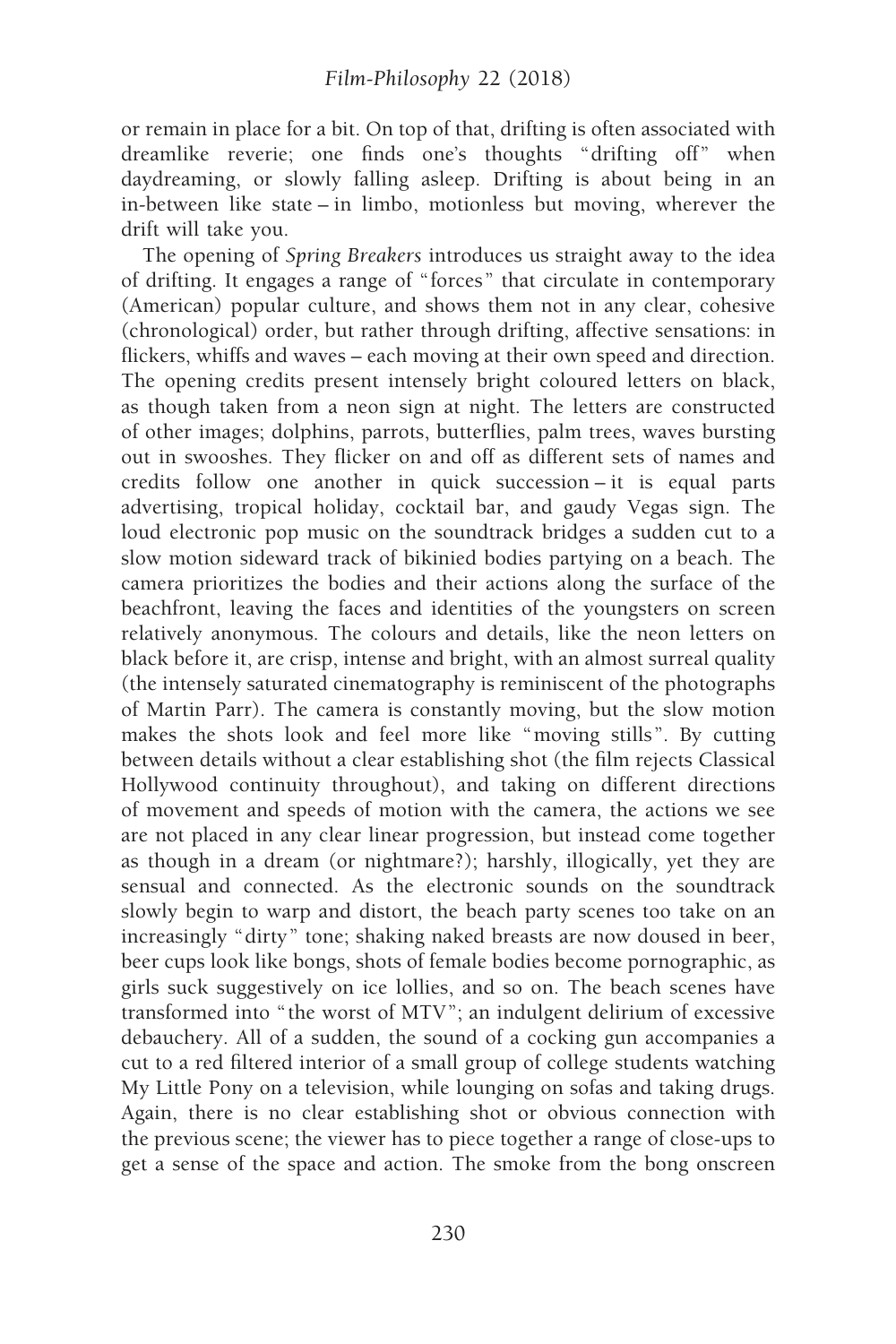billows through the red light, rendering even the surface of the air visible in whiffs of diffused glow.

In these first few minutes of the film, we enter a world that is subject to drifting imagery, to circulating sounds and images, without a clear point of origin. They may be familiar to us from popular culture – we recognise the gaudy cocktail bar neon letters, the "Girls Gone Wild" scenery, and the TV in the centre of the college dorm – but here, they float in and out so easily; each informing the other, but not necessarily directing one another explicitly towards something. The girls at the heart of the story seem the product of, but distinctly ungrounded by, their environment. They are marked by their elusive, plastic ability to constantly adapt, appropriate, perform, and transform. We see Brit and Candy in a darkened lecture hall where students' faces are lit only by their computer screens; light catching but the surface of their expressions and actions. Below, in the distance, a lecturer talks about slavery and the history of civil rights, when Brit, notably bored, draws a note on her notebook that reads: " I Like Penis". After she holds it up to her friend, a giggling Candy draws a giant penis on her own notebook with the words "SPRING BREAK" inside the shaft, which she then pretends to fellate for the viewing pleasure of Brit. The girls' playful interaction, reliant on surfaces (they draw on the surface of their notebooks, all symbols and labels, and play-act their way through the performance of sexual actions), entirely disregards the formality, or the content, of their setting. It is as though the girls are disconnected from it; the public space that surrounds the girls – of serious information and the depths of political history – is transformed into a different space by the content of their lighter, surface engagements; their interaction insists we lift them out of their direct context and allow them to drift elsewhere. The film places them on a surface plane that connects back instead to the opening montage of the film.

The whiffs, waves and bursts of loosely associative dreamlike imagery form the backbone of the affective "drifting" surface aesthetic in Spring Breakers. Scenes, shots and actions come together, but without any clear chronology they remain relatively loose and disconnected, each drifting along for a bit, before turning back on themselves. Throughout the film, excerpts of past, present and future dialogue loop in circles on the soundtrack (slowly immersing the viewer in the girls' desires and state of mind). We observe the girls tumble over one another and do hand stands in the college corridors. The shots are backlit and filtered in light blue, as though the girls were synchronised swimmers in a pool. Moments later, they sing a Britney Spears song in a parking lot. Moments later again, they dance around a piano on the beach, machine guns in hand, and dressed in bikinis and pink balaclavas. Their sexual appeal,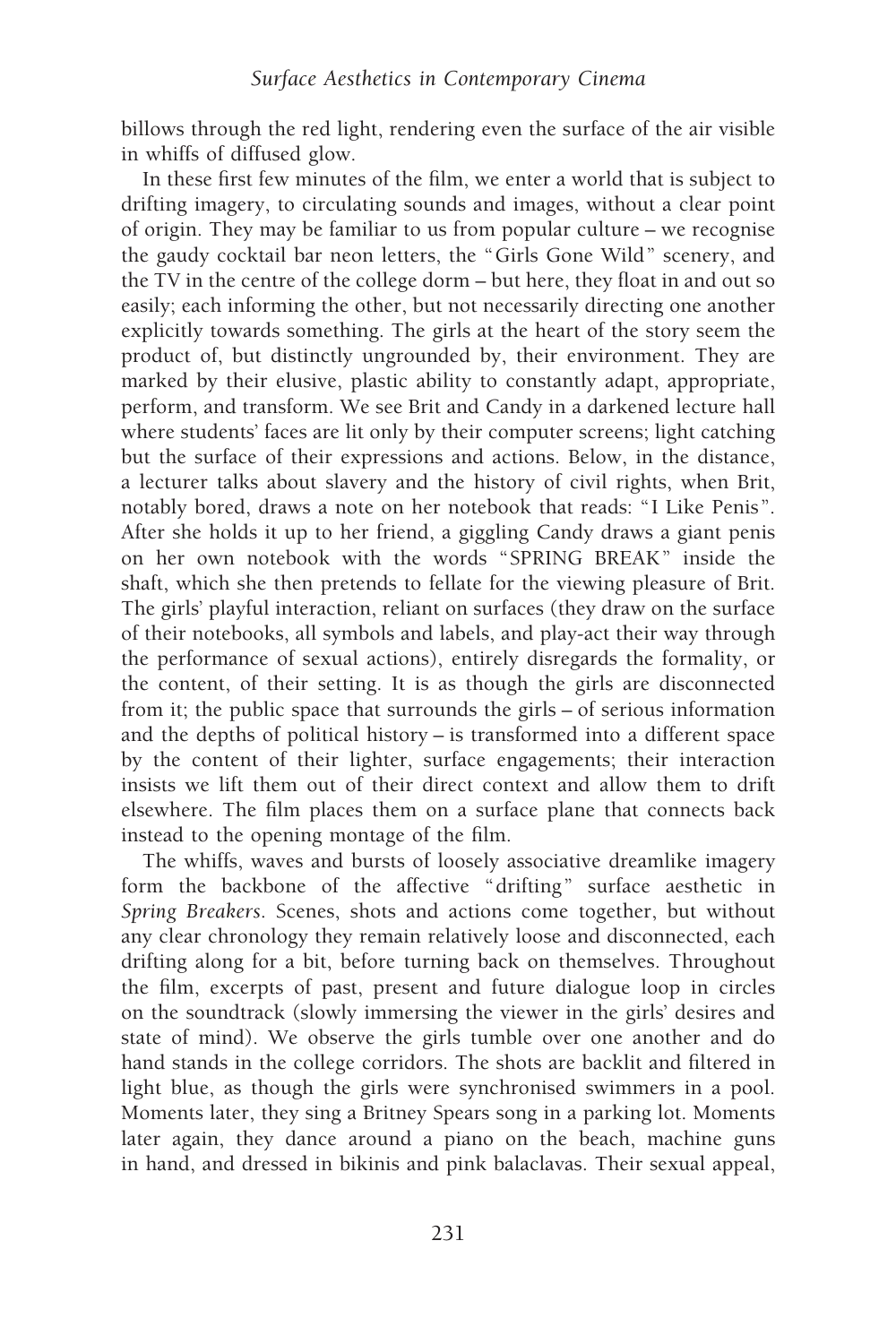their desire, their agency, their actions, drift in and out of scenes so fluidly. They are never passive, yet never fully active either. The film seems to be saying: these girls, and their actions, do not move in a regular, linear, or gravitational way – they are not grounded by a specific context or causality, they rather drift, float and bounce around within the image, or in their own imagined version of it. All the while, the camera swerves, drenched in filtered colour, both shaping and emulating their movements.

Where The Bling Ring confined its characters to limited palettes of beiges and pastels, the girls in Spring Breakers are doused in hard candy neon colours, all Skittles and Starburst. Both palettes pertain to surface and image more than they do to "world", but the character of neon resonates particularly with the superficial. Its lack of gradation and volume, and its inter-textual references to nightlife, to advertisements, to the steady (mere) projection of light, position its affective qualities strongly on and along the surface. The film appears to be playing with this, entertaining and engaging the drifts of popular (shallow? superficial? artificial?) entertainment throughout. The hues of the screen move us swiftly from red, to blue, to green, yellow and pink, both across and within a range of settings, and then through different film stocks as well (from the high grain of blown up 8 mm film, to the drained qualities of [simulated] VHS tape), while the rhythms of the electronic music on the soundtrack bind it all together to in a kind of trance. If The Bling Ring were about the skimming of conglomerated media formats, Spring Breakers drifts along its own surface more like a music video; its actions appear a product of osmosis, one scene infusing another, yet the quality of the film is more directly carnal in its prioritising of texture and the senses. We can almost smell the chlorine, the scent of the smoke, feel the glass to the lips, the brush of the hair, the touch of the girls' hands, and are startled by the cock of the gun, the whisper of the voice. But all the while, these sensual affectations remain at the level of the film's own fabric, creating an engagement with the screen that feels more like a sticky, glutinous interface, as opposed to it offering clearly marked "access points". For in spite of its invitations to connect to the sensuous appeals of the surface, we remain detached, indifferent, and removed from the action on display. We are drifting on its surface – only partially submerged.

The crime and violence in the film too is subject to drifting; it is distinctly mediated, appropriated and constantly redirected, and always "performed" in Spring Breakers. It is both visually and narratively presented as an extension of computer game play or media consumption ("pretend it's a computer game", "just act like you're in a movie", says Candy, before the girls rob the Chicken Shack with their fake guns). The robbery itself is shown under several layers of " surfaced", see-through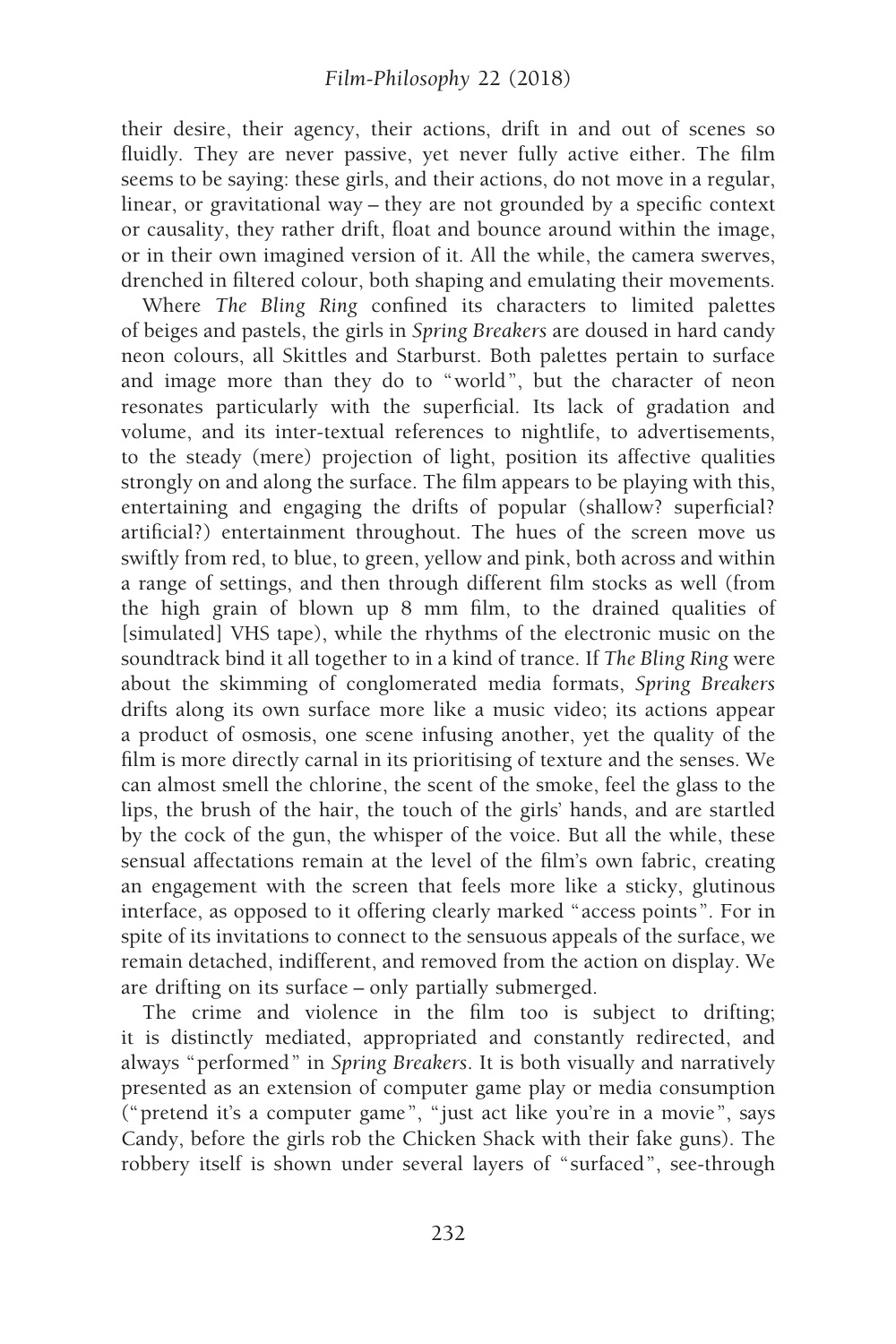context; it is observed from outside the restaurant, through a glass car window (screen), through the glass restaurant-window (screen), through the semi-transparent signs on that window (screen), under diegetic music that performs non-diegetically on screen as well. All this points us towards the performance of the cinema screen itself. The criminal acts on display are absorbed, embedded and regurgitated within the world of imagery that produces it. By the time the true nature of the violence is revealed, through Faith's later imagination of it, when the other girls "simulate" and "perform" how they went about it once more, the acts themselves are of another time, and no longer carry any real impact. The gravity of the violence is brushed aside and mostly ignored – we remain outside, mere observers of the scenes on-multiple-screen, both watching and drawn in by the surface drifts.

The aesthetic slippages between "real" and "representation" flow throughout the film. The guns handled by the girls are either fake props (squirt guns that dispense liquor), or guns that transform into props for sexual play. Even when they are actual guns, the shots and their deadly consequences are erased. There may be extreme violence and murder at the end of Spring Breakers, but we do not see the actual blood of the bloodshed. The final scene renders the film itself transformed. The camera walks eye-level with the girls into the house, the neon of the girls' bikinis glowing in black light, as music and a monologue of one of the girls describing the utopia of her Spring Break overtakes any diegetic sounds on the soundtrack. The film itself, in its conclusion, has become a music video, a video game; a performance of "acting like you're in a movie". Victims quickly drop to the ground like faceless renderings, without signs of bloodshed, and, as we walk with the girls through the house, their hands with guns are held high and pointed forward, like in a first-person shooter video game. The highly stylised visual aesthetic and slow motion of this final sequence of Spring Breakers undermines the impact of any " real" violent consequence, and maintains the action instead as one of drifting simulation and image – but that, again, seems precisely to be the point. In this world of drifting along the surface, justice and consequence remain virtual and elusive – and the girls just drift on, as they drive off into nowhere.

## Gliding / coasting (Drive)

Drive tells the story of a nameless "Driver" (Ryan Gosling) who works as a mechanic and car-stuntman in Hollywood, and doubles as a getaway driver for criminals at night. Markedly isolated and alone in his life and endeavours, Driver slowly develops a close relationship with his neighbour Irene (Carey Mulligan) and her son Benicio (Kaden Leos).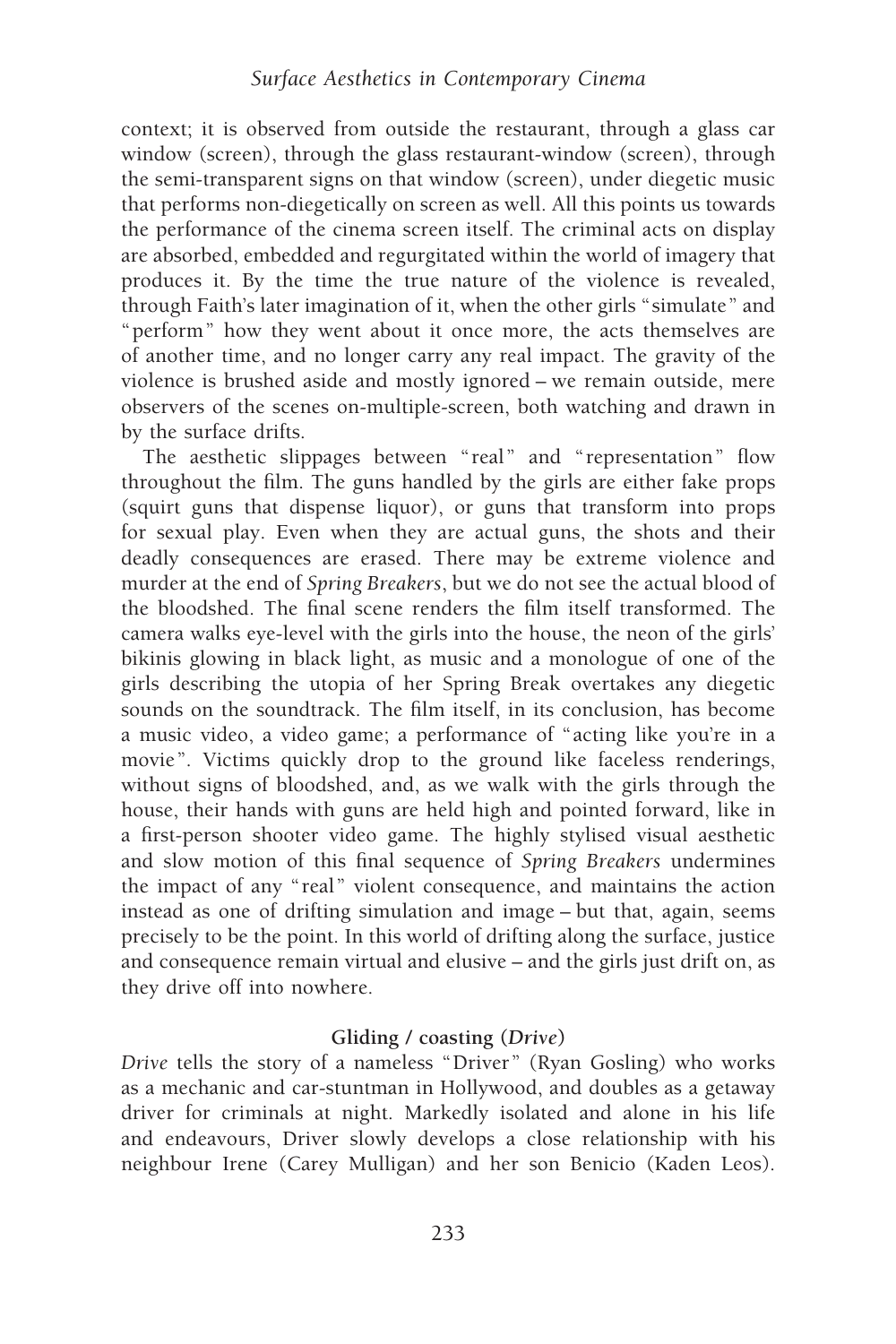When Benicio's father Standard (Oscar Isaac) returns from prison, it becomes clear he still has ties to the criminal world and owes gangsters money for protecting him in prison. After those criminals threaten the lives of Irene and Benicio, Driver offers to drive a getaway car for Standard during a final robbery to exonerate his debts. When the robbery goes awry, and both Standard and helper Blanche (Christina Hendricks) are killed in an apparent double-crossing, Driver goes on an elaborate killing spree to protect Irene and Benicio. Irene and Driver share a kiss, but upon her witnessing an outburst of his violence towards a hired killer, their relationship dissolves. After his manager Shannon (Bryan Cranston) is murdered, Driver kills the two gangster heads responsible, Nino (Ron Perlman) and Bernie Rose (Albert Brooks). At the end of the final fight with Bernie, Driver appears to succumb to his injuries, but then drives off into the desert.

As opposed to the fleeting consumption of The Bling Ring's "skimming" and the suspension and unpredictable movement of Spring Breakers' "drifting", the surface aesthetics of Drive engage a sense of gliding or coasting; the sustained horizontal " traveling" movement of a car across a road surface that occurs when the clutch is depressed and the vehicle continues to freewheel, no longer powered directly by a motor. Unlike skimming or drifting, the coasting of a car is strictly reliant on the hard, smooth surface that sustains it – it glides along a structured surface. Coasting, therefore, is dependent on a specific context (in a way, it is a kind of propelled "hitchhiking" on a force already in motion); it requires an external trigger or power to start it, to carry it along, and then a surface that allows for a prolonged and continued direction of movement. But coasting is also driving's undoing – without the force of a driving motor, one ultimately goes nowhere. If skimming is casual and of a frenetic time, and drifting is unpredictable, transformative, and of a dream-like time, coasting is machine-driven, directional and technical, but highly contradictory. It moves at great linear speed along the surface, without a connection to the ground.

The act of driving is Drive's most central motif, and sensations of gliding and coasting inform its aesthetics right from the start. The film opens with a black screen that is quickly overlaid with 1980s-style, bright pink, handwritten credits, as we hear the sounds of cars speeding by on a highway on the soundtrack. These sounds are then joined by a low but fast-paced electronic pulse that resembles another motor of sorts, and a male voice over that says: "There's 100.000 streets in this city…" The proclamation is both specific and vague at the same time, seemingly factual, and yet containing little information or content. The camera cuts to a shot of a city map on a table (a generic city reduced to a surface,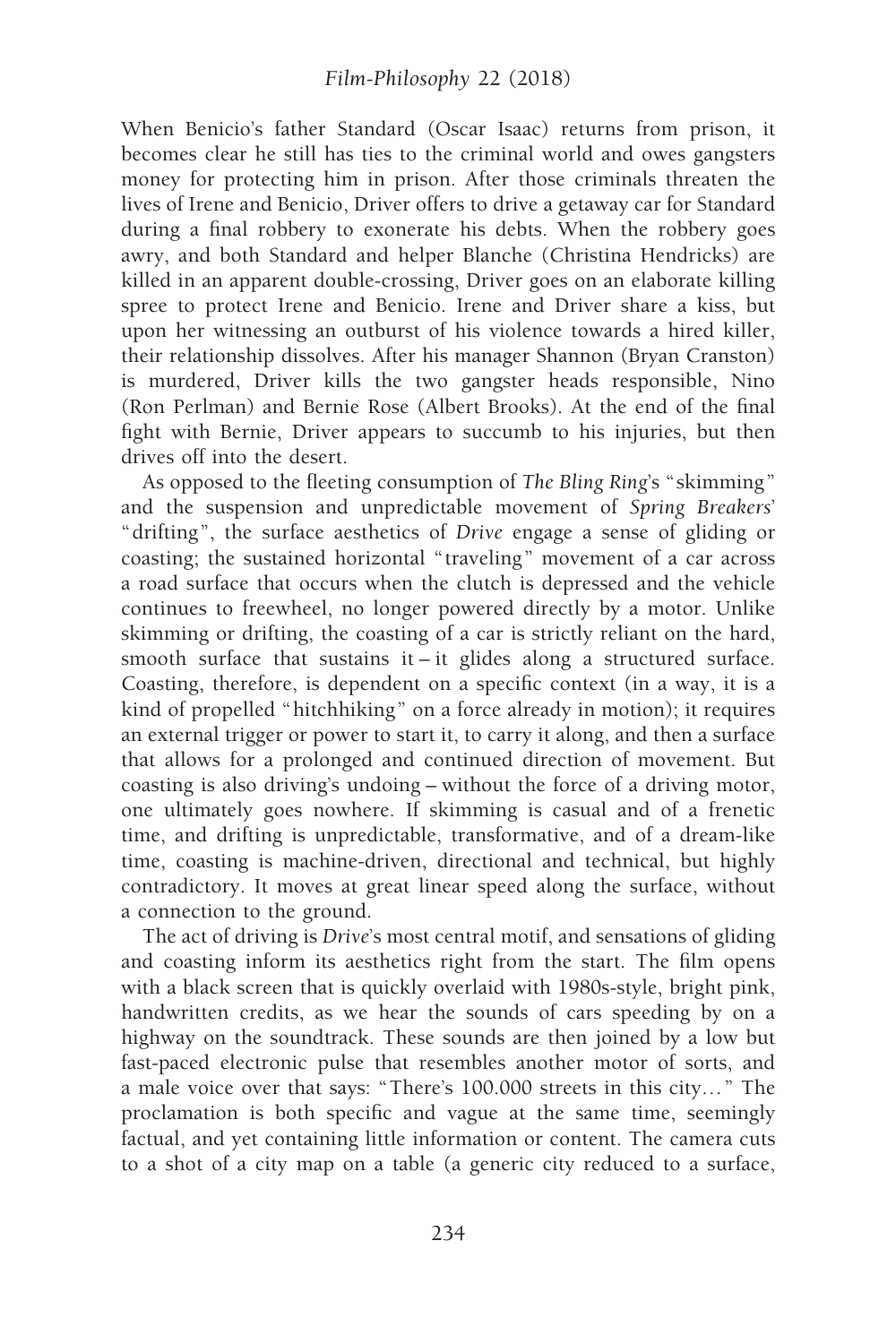a two-dimensional rendering) that in turn has been covered with black marker lines on its surface that indicate sections of " route" across it. "You don't need to know the route", the voice continues, again emphasising the non-specific nature of the content of what we're seeing, and undermining the nature of the markings. The camera slowly moves up from the map across the room to reveal the back of a man dressed in a white shimmery satin jacket with a yellow scorpion sewn on to it, staring out of the window at a city at night. As the voice over continues to set out the terms of a generic "getaway driving" contract, the man appears to us only as a dimly lit, half-reflection in the window. The camera continues to move through the room, past the bright flicker of a television set showing a basketball match, to a large non-descript duffle bag on a bed that the man, now enveloped in shadow, proceeds to pick up before he leaves the room. "You won't be able to reach me on this phone again", the voice says – as if to emphasise his disconnected, "nowhere specific", unreachable status. The camera moves forward across the bed, towards another window that looks out on the city at night, as the sounds of cars and motorcycles become louder on the soundtrack once more. The dazzling display of city lights in the window evokes the allure and anonymity of the surface image of the city: all streetlights and distant sparkle among the high-rise.

The camera next cuts to the inside of a driving car, looking out through the front window on the streets it proceeds to devour. It is not quite a point of view shot from the perspective of the driver; it is taken right from the middle of the car (next to the driver's right shoulder), to reveal a part of his face reflected in the rear-view mirror. This is a shot that will return many times in the film: it doubles the frame and its direction, both literally (we see a frame in a frame, one facing outward, one inward) and figuratively (we are moving forward and looking back at the same time). The camera then cuts to a low angle shot of the Driver, from the apparent perspective of the gear stick, which highlights the speed of the surrounding landscape moving past through the window behind him, whilst showing the Driver sitting stoically, facing forward. The apparent stillness of this moving image plays with its own paradoxes – it is an image of a specific set moment, a capturing of stillness, in a fast-moving car, to indicate a generic passage of time. The driving here feels like coasting; the movement is driving us forward, but it is unclear where " the motor in the car" is taking us. A shot of Shannon (Bryan Cranston) places us suddenly in a mechanic's garage. We observe the Driver enter through the door in the background, before the camera begins to move in a steady slow track to the right, following the men as they walk through the back of the space. In front of them, a series of cars glisten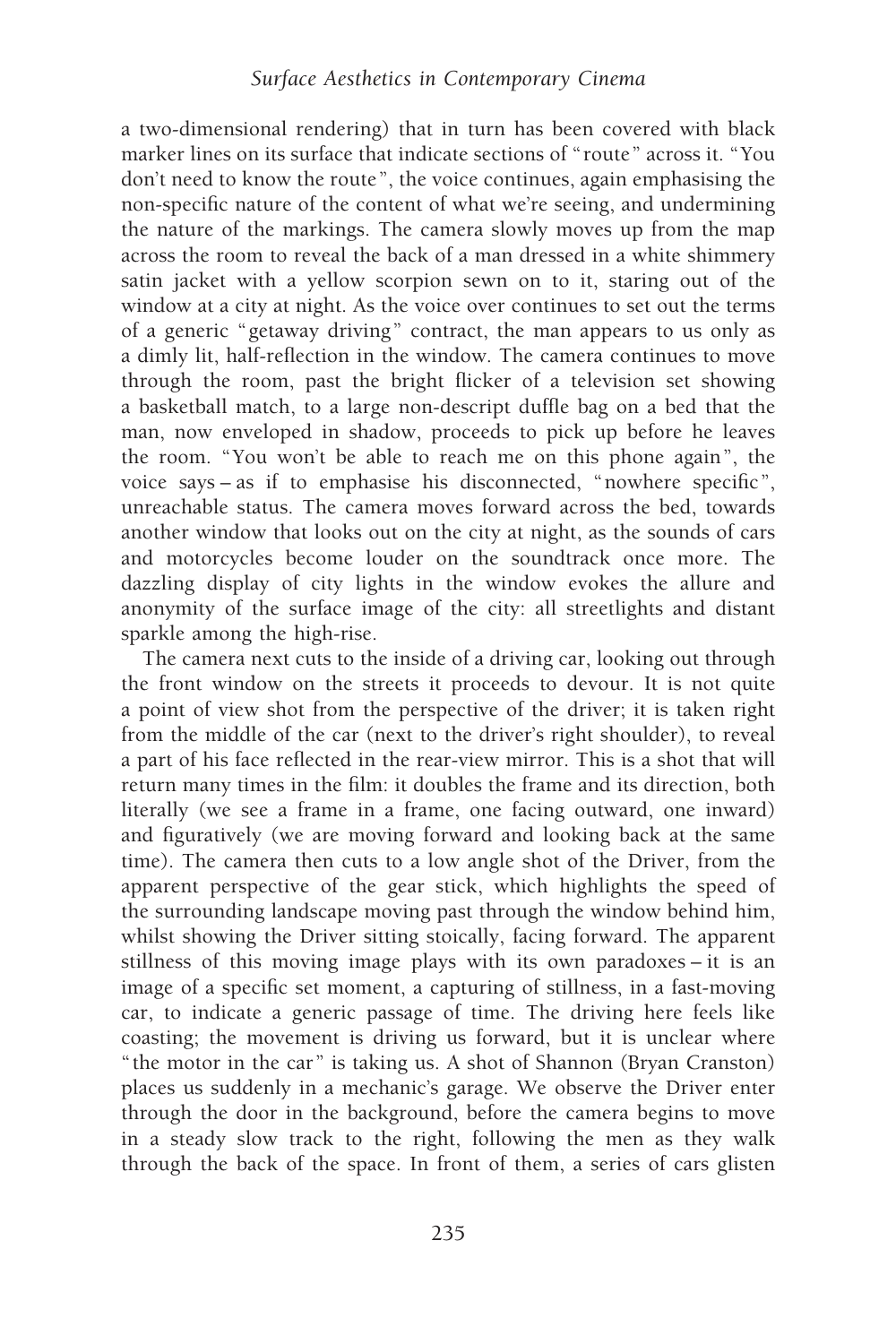briefly as their shiny lacquer catches the overhead lights, with the man " stuck" behind them, in front of a back wall that has been again divided by a hard line, into a reverse horizon of sorts (with a large sky blue strip at the bottom and a sandy yellow desert strip at the top). As Shannon introduces the Driver to his getaway car, a Chevy Impala (" the most common car in California, no one will be looking at you"), the premise for action is set to go.

In these opening scenes, Drive introduces us to a range of hard, unspecific "non-places", "non-identities" and "non-times" – with a speed of motion and glossed-out slick that implies intent and direction, but that really could be propelling the viewer anywhere. What makes it more about gliding and coasting than actual driving is its dependence on the generic, and its rejection of the specific. We are merely " speeding along" lines we are already familiar with; of dialogue, of urban landscapes, of crime-film characters, of generic props, and actions. The film coasts on such tropes of the neo-noir genre, across a wide range of stereotypical locations; the streets of the high-speed chase, the auto-shop, the pawn-shop, the strip-club, the pizza-place, the diner, and so on. These places are all equally empty and in-between, yet instantly familiar and seemingly informative. The camera is perennially moving across them – in long tracking shots that glide the action in a set pace along the surface – and even in shots that seem " still" (either because the background is moving, or because the camera adjusts its focus in subtle dolly-zooms). The lack of establishing shots often inserts the viewer in the middle of the action, and, like with Spring Breakers, the editing rejects a clear grasp of chronology. Throughout, the film repeats, reorders and intercuts different scenes – blending past, present and future – yet the film remains constantly moving forward, coasting on plot points and the nature of its own construction.

The film's continuous motion relies on the affective experience of the Driver in the car. But rather than showing off the speed of his driving skills from a perspective external to the car, we remain inside, a mere travel companion in the vehicle. The Driver too is all surface and performance; a convenient bit-player, a hitchhiker, on other men's journeys. His actions are always triggered by someone else's action, or ulterior, external force. As a stunt driver, he is a double for another man's "acting". As a second mechanic to Shannon in the garage, he fixes cars to allow other people's driving. As a prospective race car driver, he drives another man's car, to make yet another man money. As a getaway driver, he is in service of another man's criminal activities. As a potential partner for Irene, he takes up the space left by Standard, a stand-in for a father to Benicio, and proves himself ultimately unable to settle into this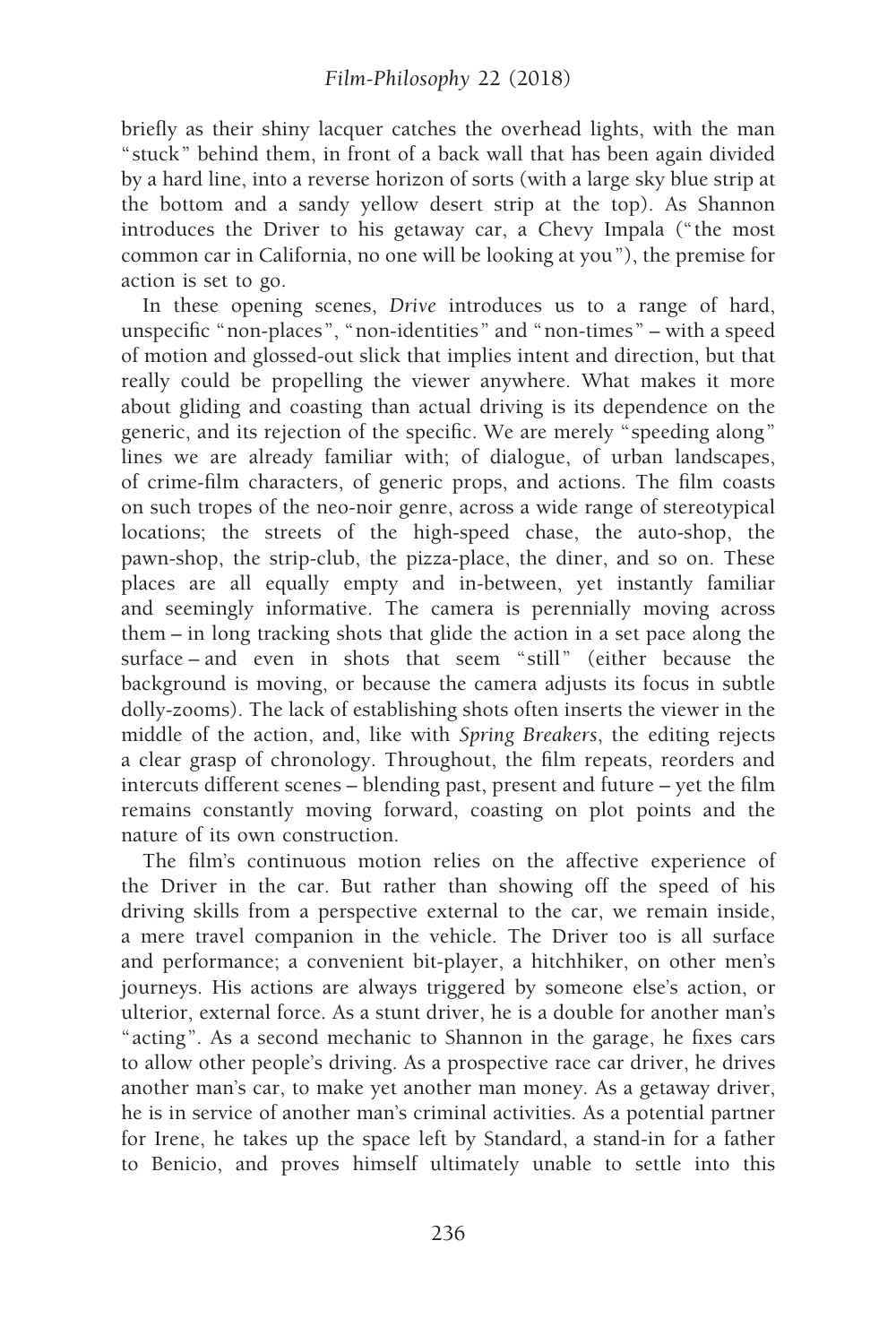domestic role. The driver (a drifter, a coaster) without a name or backstory, barely moves into view, and barely speaks – he is but the Driver, and as such, is barely there. In a mise-en-scène that is so very precise and stylised, he is most often shown in reflections, in glass and mirrors, as a shadow or a mere silhouette. He wears uncanny rubber masks on set (to emulate the look of the actor he is a double for) as well as during his final acts of revenge on the crime bosses. Again, the film places him continuously in states of limbo and waiting, coasting the "in-between" spaces; behind the scenes of the set, in front of a bridge that doubles the highway, in the corridor, in the elevator, in a parking lot.

The film's surface strategy is marked as coasting because it is infused by a constant undoing or undermining of its own (potential) impact. The style of the film, for all its postmodern referencing (see also Backman Rogers and Kiss [2014], and Bauer [2012]), only coasts on generic tropes and the cinematic familiar, because it constantly shuts down its own "motor". Every shot in the opening sequence carries its own contradiction within it; the shot of the map is juxtaposed by the talk of not needing to know routes, the seemingly informative voice-over never offers any real content of information, there is stillness in the moving image, the interior offers an upside-down artificial horizon, and so forth. The wide-screen frame often leaves the "wrong" side of the frame open; when the character looks left off screen, he is positioned on the left side of the frame, leaving the other side empty. The hollowness of the frame, the vacant space on its surface, becomes as important as the action elsewhere. In scenes between characters, eye-line matches refuse to line up, emphasising and undermining both their missed connection and the cross-routed linear direction of the eye-lines. At other times, characters are suddenly revealed to be present in the scene; they are never introduced to be off-screen yet instantly appear through a sudden cut. The highly stylised look of the film is so glossy and slick (at times, it is even intensely symmetrical) that it constantly reveals itself to be a construction, or an advertisement reflection/detraction of that construction; as though the film itself were coasting on " the rules of the image", but is no longer truly powered or bound by them.

The extreme violence too comes on fast and unexpectedly. The speed and force of kinetic energy of the kicking in of heads, the blowing out of brains, the hammering of fingers – the physical gore of the violence – is on sudden, frank display, as the red blood bursts and splatters all over the surface of the sets and costumes. The viewer has no moment to adjust; we have been propelled into this direction, are subject to its crime on display, and can only briefly acknowledge the residue, before moving on to the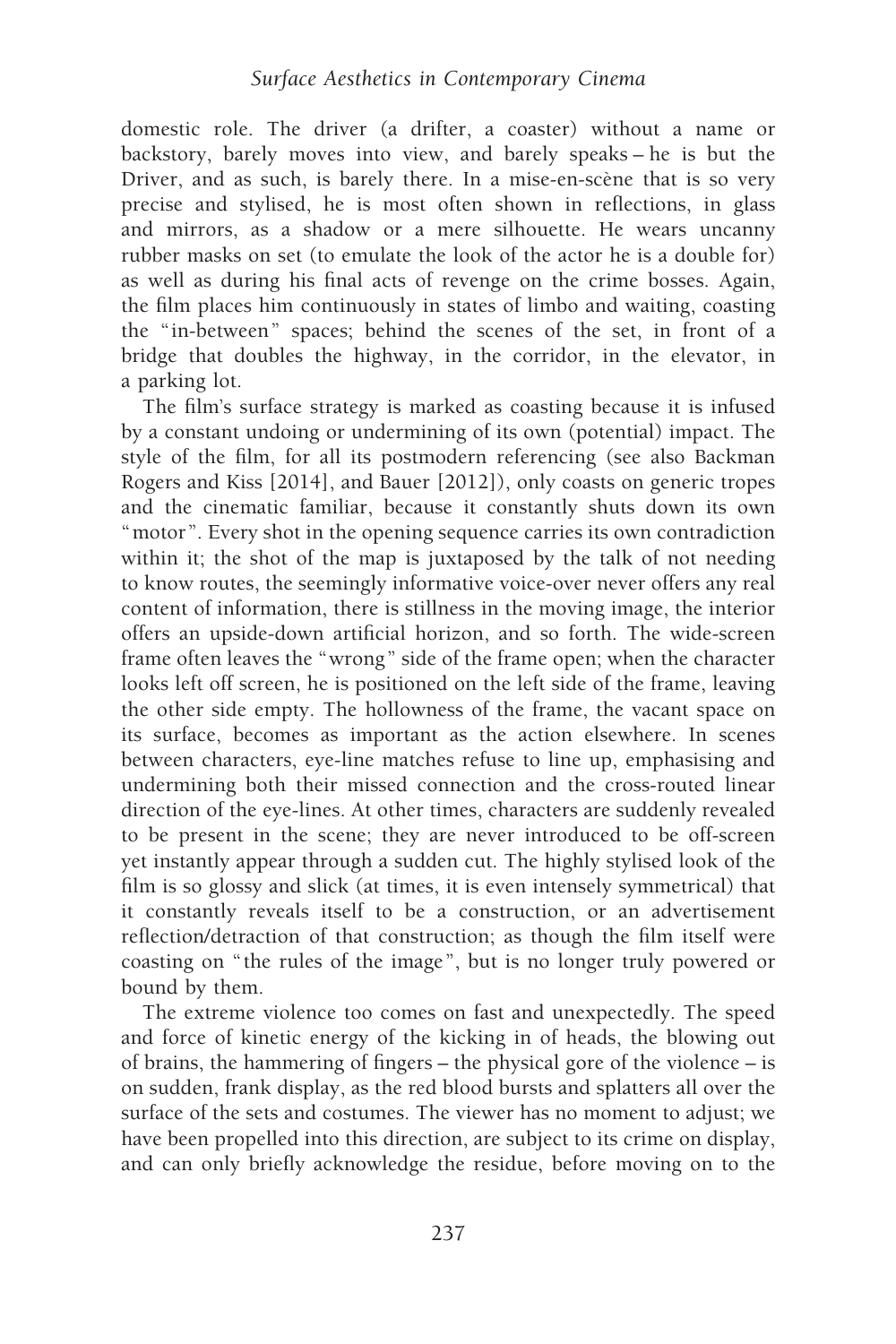next. These scenes "perform" the genre at its most extreme and explicit; they are in line with what is to be expected, but because they are so brutal and yet also matter-of-fact, the film flattens out the violence, as though it were merely interested in coasting on its effects. And this, perhaps, is precisely the point. By wrapping the motion, the driving, around a non-entity, around generic actions, and along non-spaces, but interspersing it with intense moments of crime and extreme violence, the film becomes about its own coasting, and its debts to the nature of cinema itself. The complexity in and of the surface here makes it about that very thing.

#### Conclusion

In many ways, the three films discussed here are similar. In their stories about crime and America, they each employ highly stylised and commercial aesthetics that constantly re-emphasise the surface of the screen; they use distinct palettes, they simulate other media forms, use loops and non-chronological editing, and are accompanied by electronic music on the soundtrack. But they employ different strategies in their engagement of the surface. Marked by a sense of skimming, The Bling Ring critiques a hyper-mediated world defined by mindless (criminal?) consumption and commodification, but ultimately proclaims itself as much a part of it. Spring Breakers employs strategies of drifting to reflect (on) its own performances and plastic transgressions of " transposable" criminal behaviour, in both a resistance to and re-appropriation of its own position in a hyper-mediated network, while Drive questions the nature of its own generic inheritance by employing a surface strategy of coasting that ultimately both relies on and undoes its own hyper-mediated character. In the end, again, this makes all three films highly self-reflexive of course (it is, after all, as Sulgi Lie suggests; " still postmodernism that follows postmodernism" [Lie, 2016, p. 45]). But in the variety of their engagements with surface, the films reveal that surface itself, in the cinema, cannot and should not be dismissed as a monolithic, indeterminate nothing. Surface and content as dialectic categories are now indistinguishable; they have collapsed into one. There separation no longer matters. And that too would precisely be the point. With the sticky, ever-changeable (or malleable), interface-like surfaces they now offer, these films explore their own spectacular nature; they mark, mock, celebrate, and critique how simulation, image and affect perform in our hyper-mediated times. Much like Daney observed with The Big Blue, these films suggest that all we need to do is consider, experience, poke, analyse, entertain, and engage the depths of their surface, to understand meaning in cinema today.